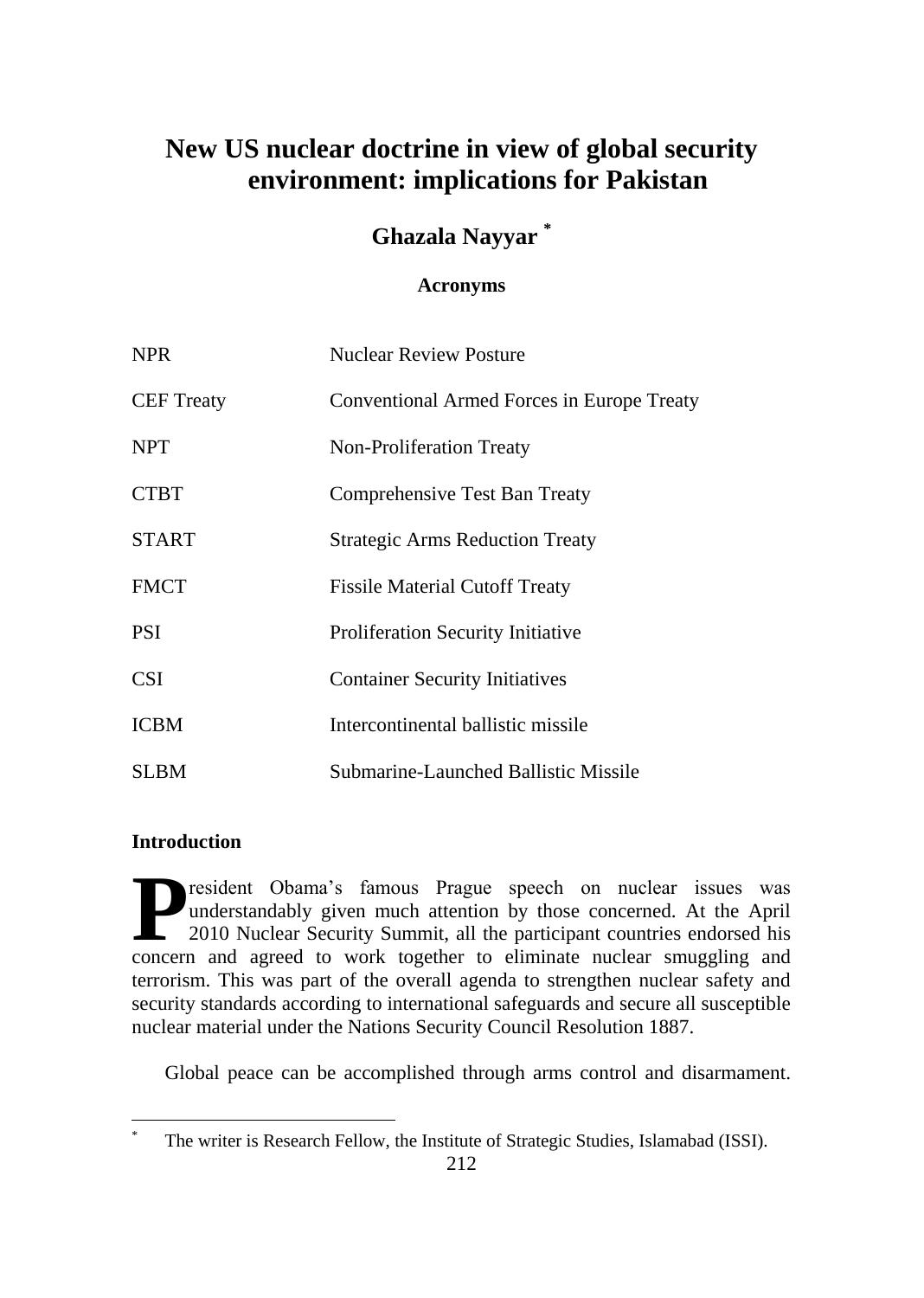The step taken by the US with major powers like Russia, France and the UK towards disarmament and a New Start Treaty is positive in this respect. All these countries are nuclear power states and adhere to the Non Proliferation Treaty as a guide to a world free of nuclear weapons. And they committed themselves to share peaceful nuclear technology with non-nuclear weapon states.

The aim of this new nuclear doctrine is to reduce the number of nuclear weapons and to strengthen the US national security strategy. The reason for cooperation between Moscow and Washington is to combat global nuclear proliferation, support peacekeeping and conflict prevention in conflict zones, and formulate a coordinated strategy against international terrorist threats.

Thus, the Obama administration placed disarmament on the global agenda and the most significant part of this is the **The Obama administration placed disarmament on the global agenda and the most significant part of this is the START treaty signed with Russia. The US considered the New Strategic Arms Reduction Treaty (or START) as an essential instrument to its national security.**

START treaty signed with Russia. The US considered the New Strategic Arms Reduction Treaty (or START) as an essential instrument to its national security. On April 8, 2010, at the signing ceremony for the New Strategic Arms Reduction Treaty (New START), President Barack Obama stated:

While the New START treaty is an important first step forward, it is just one step on a longer journey. As I said last year in Prague, this treaty will set the stage for further cuts. $<sup>1</sup>$ </sup>

The primary issue is to enhance national and international capabilities to identify smuggled nuclear materials, advance security initiatives like Proliferation Security Initiative (PSI) and Container Security Initiatives (CSI), and set up radiation detectors at seaports, airports and on borders to prevent nuclear theft incidents. $^{2}$ 

The US aims to ensure security commitments to its non-nuclear allies and partner countries and stresses that they do not need to develop their own nuclear weapon capabilities. Its new legal document"s prominence is to promote strategic stability by reducing the role of nuclear weapons in international affairs and reverse the misconception that the US intends to increase its nuclear arsenal. As per the doctrine, nuclear weapon states need to move towards global disarmament, and keeping in view the energy crises in many countries, enable access to peaceful nuclear energy under effective verification standards.<sup>3</sup>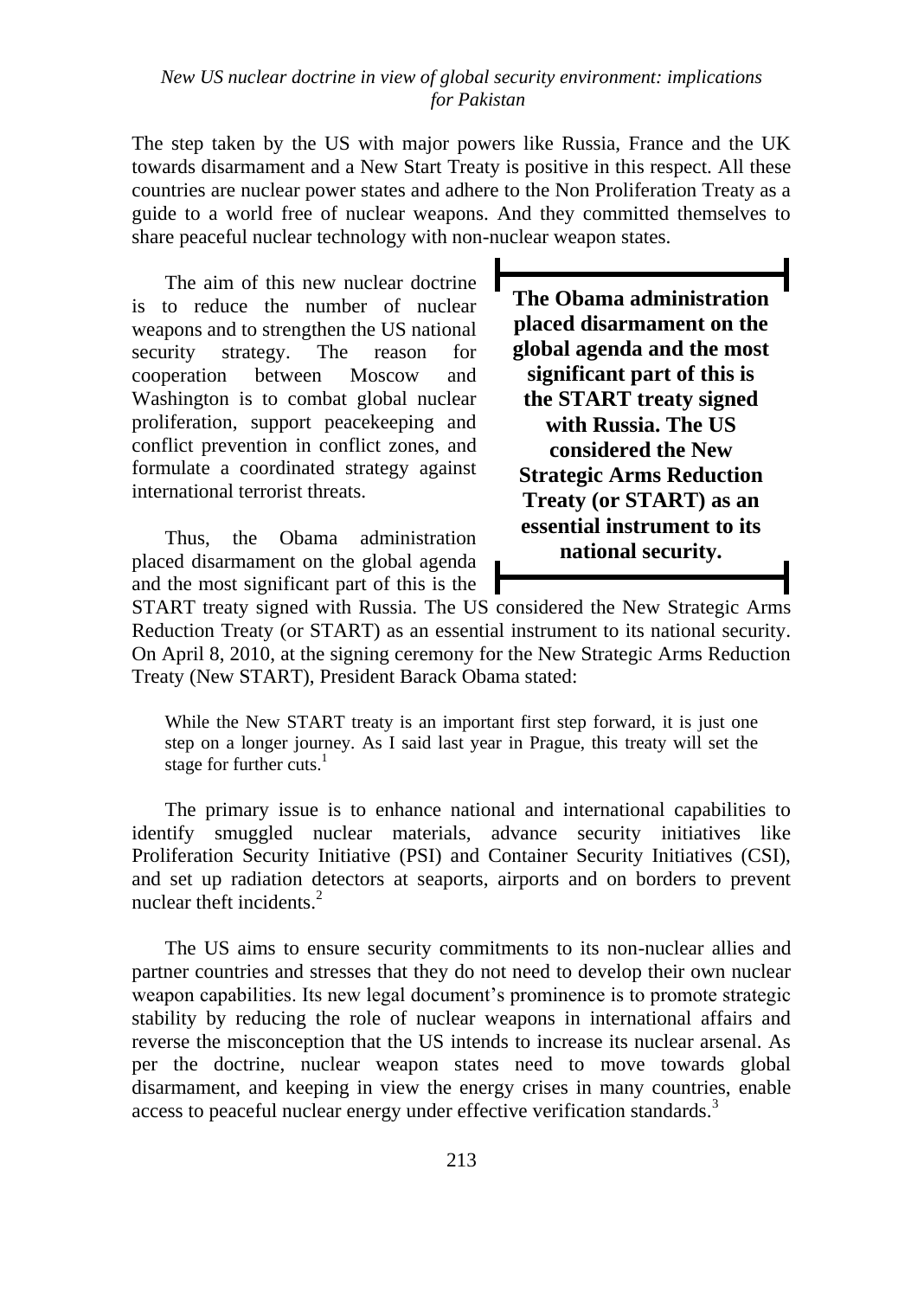Subsequently, this study aims to explore the US nuclear doctrine in the current global security environment.

#### **Obama administration's approach towards global security**

The Obama administration brought the concept of Global Zero and a world free from nuclear weapons. This was too broad and carried many gaps and led to many questions. In the April 2009 speech in Prague by Obama speech and the Nuclear Security Summit in 2010, the emphasis was on the US comprehensive agenda towards the global security. The ambition is to stop dependence on the spread of nuclear weapons, reduce nuclear arsenal, and secure nuclear material. $4$ The administration"s new nuclear policy focuses on peace and stability through global cooperation, negotiation, and persuasion rather than confrontation. The US strategy will be based on a multilateral approach to security challenges i.e. countering extremism, securing nuclear material and weapons of mass destruction, sustaining global economic growth, reducing the danger of cyber threats, and combating climate change. Its highest priority is to disrupt, dismantle

and defeat al-Qaeda and its affiliates. A key component of the strategy is to take balanced steps domestically and internationally to sustain global economic stability.<sup>5</sup>

**President Obama's vision of nuclear-free world compelled US strategists to restructure their nuclear policy and meet the security challenges anew.**

## **New Nuclear Doctrine**

The new nuclear doctrine summarizes US policies for the next five to ten years

and assesses the current and future nuclear threats to its national security by nuclear terrorism and proliferation. As long as nuclear threats exit, it is essential for the US to maintain its nuclear weapon capability by pursing the safety, security and effectiveness of its nuclear stockpiles while at the same time continuing research efforts that would help in reducing nuclear arsenal without comprising its national security objectives. The agenda is to reduce the risk of nuclear threats, and highlights five key objectives of the US:

- 1. Preventing nuclear proliferation and nuclear terrorism;
- 2. Reducing the role of nuclear weapons in the US national security strategy;
- 3. Maintaining strategic deterrence and stability at reduced nuclear force levels;
- 4. Strengthening regional deterrence and reassuring US allies and partners;
- 5. Sustaining a safe, secure, and effective nuclear arsenal. $<sup>6</sup>$ </sup>

President Obama"s vision of nuclear-free world compelled US strategists to restructure their nuclear policy and meet the security challenges anew. To counter the threat of nuclear material getting into the wrong hands, the US is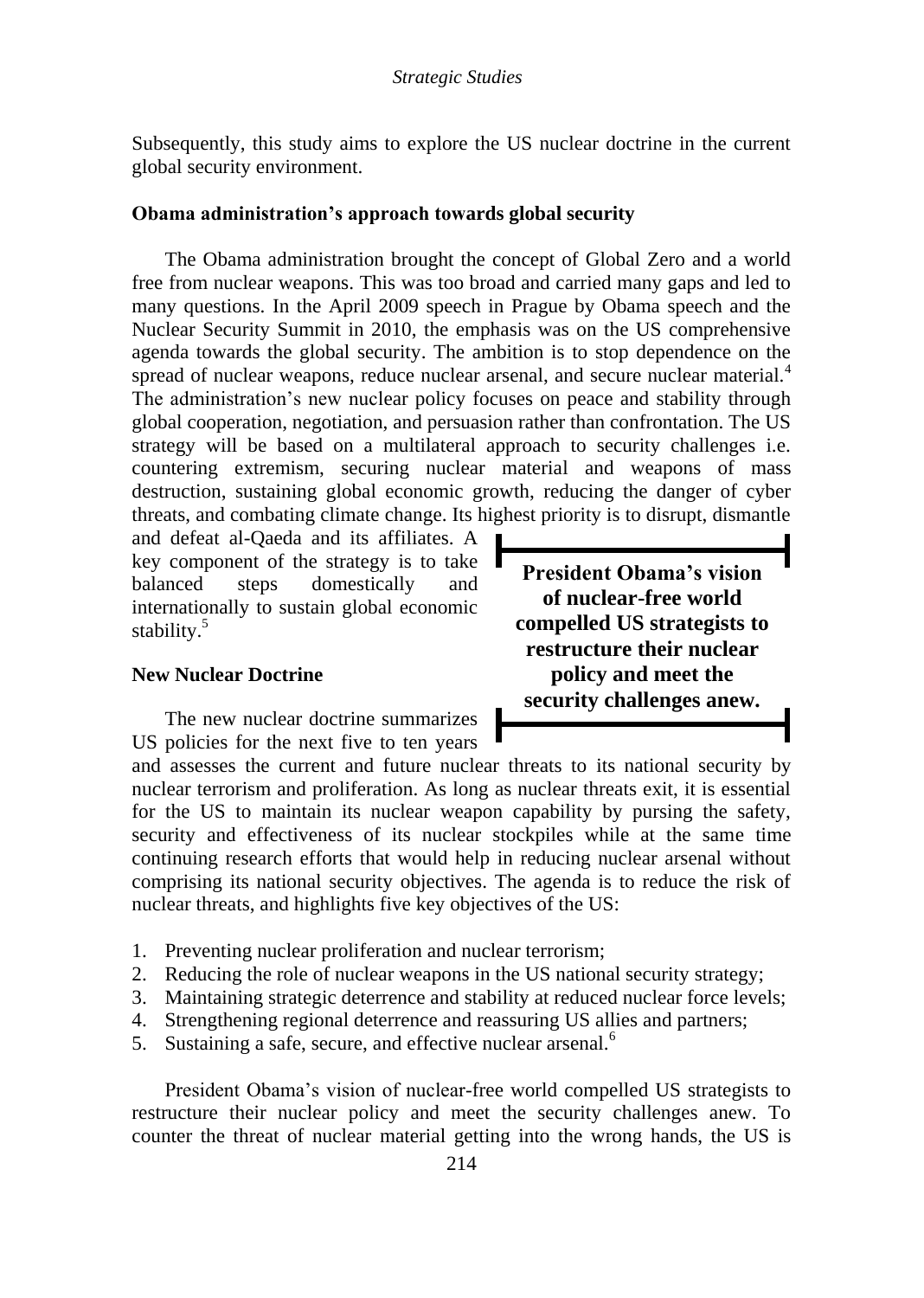seeking smooth strategic ties with Nuclear Weapon States (NWS). Its nuclear policy is based on (1) strengthening NPT and IAEA safeguards and adherence to compliance, (2) discouraging offensive nuclear ambitions of North Korea and Iran, (3) promoting peaceful uses of nuclear energy, (4) endorsing initiatives to secure vulnerable nuclear material worldwide in the next five years and supporting arms control efforts through New START, (5) special focus on the Global Threat Reduction Initiative and the International Nuclear Material Protection and Cooperation Programs, (6) entry into force of Comprehensive Test Ban Treaty (CTBT), and (7) negotiating the Fissile Material Cutoff Treaty (FMCT). Moreover, the US is strengthening its Negative Security Assurance by accentuating that it will never use or threaten to use nuclear weapons against non-nuclear weapon states and remain in the sphere of NPT obligations.<sup>7</sup>

Another central aspect of the US policy is cooperation with Russia in the reduction of operationally deployed strategic nuclear weapons to their lowest levels with the intent to reduce the threat of nuclear war.<sup>8</sup> Obama's doctrine focuses on nuclear terrorism and the proliferation of nuclear weapons by the nonstate actors. The availability of sensitive equipment and technologies in the nuclear black market is thus a major concern. Another important aspect for the US is the doubtful nuclear ambitious of Iran and North  $\overline{K}$  veca,  $\overline{S}$  whose attitude towards nuclear technology and non-compliance with NPT obligations weakens the NPT regime and has severe security implications for the international community.

One more challenge for the US is to ensure good relationships with Russia and China in order to maintain strategic stability. Relations with Russia have changed drastically and it seems that they are no more adversaries; however the policy differences still exist. Both countries are in agreement on the emerging threats of nuclear terrorism and proliferation and are moving towards disarmament. The relationship with China is growing towards global security threats like Weapons of Mass Destruction (WMD), proliferation and terrorism. China has a much smaller nuclear arsenal compared to Russia and the US, but its future strategic intentions are seen as suspicious by them both.

The new nuclear doctrine of the US envisages shaping nuclear weapons policies and forcing structures which enable it to combat the emerging security challenges and to strengthen the NPT obligations of nuclear disarmament, as mentioned in Article IV of the NPT. It also focuses on the improvement of United Nations Security Council Resolution (UNSCR)1540 to assist countries to strengthen their national export controls, strategic trade controls and improve targeting and inspection at border crossings to prevent non-sate actors from getting access to WMD related material and technology.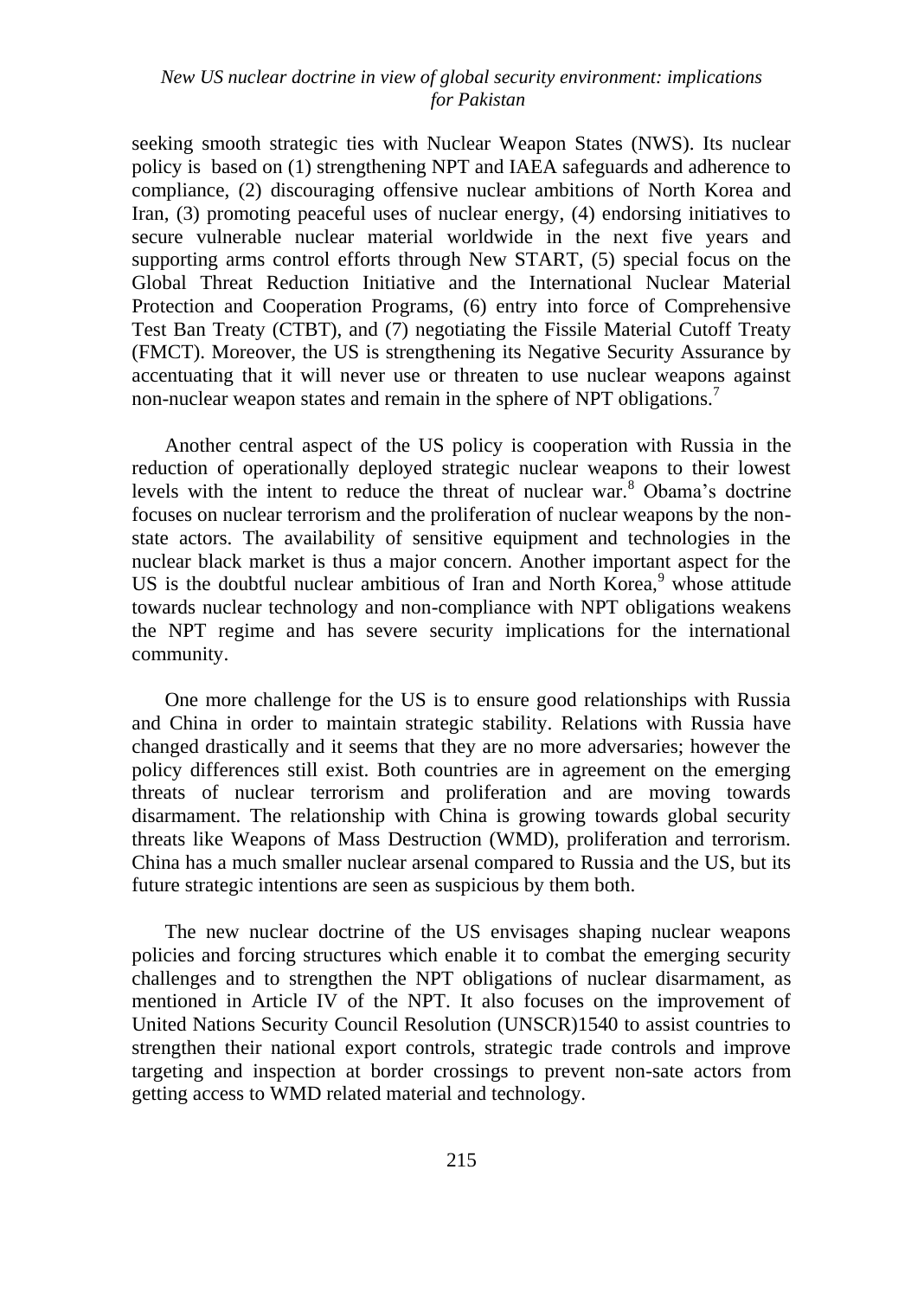Another outstanding issue is the US missile defense and conventionally-

armed missile programs. The US and Russia continued their commitment on the "open-ocean targeting"<sup>10</sup> missiles of all intercontinental ballistic missile (ICBM) and Submarine-Launched Ballistic Missile (SLBM) in order to maintain credible nuclear deterrent and gain regional security. Since the end of the Cold War, the strategic environment has changed drastically and Russia is no more threat to US and has become an active member in combating the emerging threats of proliferation and terrorism.

**The new doctrine thus introduces three elements i.e. the threshold for nuclear use; nuclear targeting and international law; and the role of conventional and defensive forces, which is an addition to the 1995 doctrine.**

The new doctrine thus introduces three elements i.e. the threshold for nuclear use; nuclear targeting and international law; and the role of conventional and defensive forces, which is an addition to the 1995 doctrine.<sup>11</sup> The new doctrine maintains an aggressive nuclear posture and the policy of preemption against adversaries armed with WMD. The visible change is in the role of conventional and defensive capabilities under nuclear planning.

Compared to the 2001 NPR report in which nuclear offensive forces offered a deterrent strategy, the new doctrine is also different in that it aims to reduce the role of nuclear weapons and increase the role of non-nuclear and missile defense capabilities. It clearly underlines the concept of pre-emption with nuclear weapons if an adversary intends to use WMD against the US, its allies, civilian populations, or its command and control infrastructure.<sup>12</sup>

STRATCOM drew up the Contingency Plan (CONPLAN) 8022 in 2003. It was formulated to combat WMD use, and to implement the pre-emption policy of the Bush administration. The new nuclear doctrine endorses it. One concern in this is the increasing risk of strategic weapons being used in regional conflicts as in South Asia where both India and Pakistan are armed with nuclear weapons and have a history of war. On many occasions they reached a nuclear threshold, thus reducing the role of non-strategic weapons. The new US doctrine now aims to reduce the capabilities of rogue states and non-state actors to eliminate chances of the use of strategic weapons against the US and its allies, and unlike the previous doctrine, it focuses on increasing the survivability and capabilities of nuclear and offensive forces.

The US has stressed its adherence to laws of war and international law and abolished the concept of "Countervalue Targeting". However, important aspects of international law are ignored. The International Court of Justice (ICJ) on the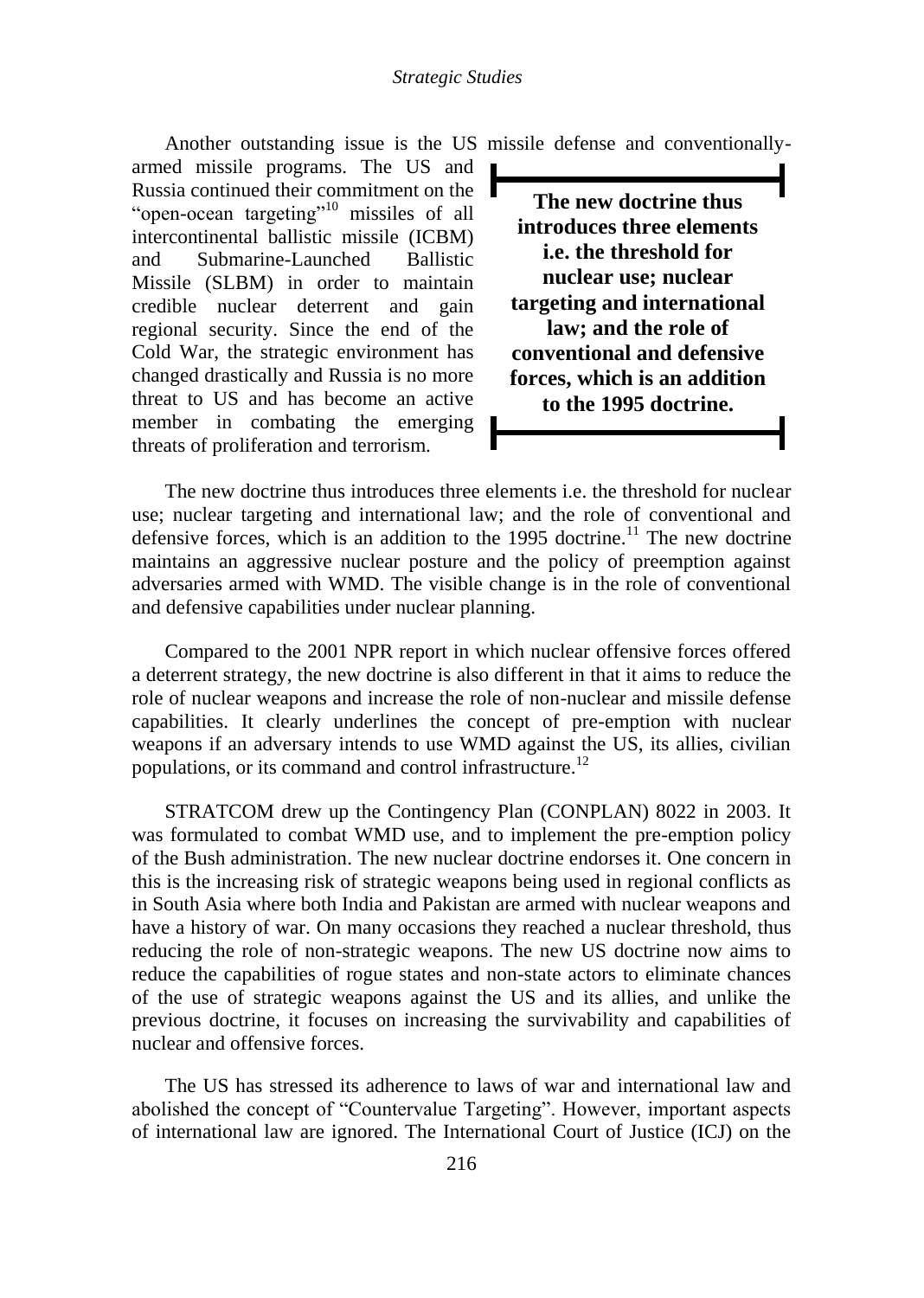Legality of the Threat or Use of Nuclear Weapons applies treaty law and customary law generally deems it illegal and even in extreme circumstances, there is an obligation to conclude negotiations on complete nuclear disarmament.<sup>13</sup> NPR 2010 underlines the international security environment with emphasis on preventing nuclear proliferation and nuclear terrorism, which is discussed in detail as under.

#### *a) Nuclear terrorism and proliferation (Iran and North Korea)*

After the 9/11 terrorist attacks, threat perceptions of the US have changed drastically. Fears that nuclear material may be stolen by terrorist organizations are often recounted, and the US and Russia are consequently focusing on transnational security threats of nuclear terrorism and trafficking.

According to the "Vienna 1980 Convention on the Physical Protection of Nuclear Material of Article 7(1)' nuclear terrorism is seen as any act of possessing, using, transferring, alteration, disposal or dispersal, theft or robbery of nuclear material outside legal authority that may result in serious injury or deaths, or substantial property damage.<sup>14</sup> Nuclear terrorism was under the limelight also in the Nuclear Security Summit of April 2010 where participant states reinforced existing agreements such as Proliferation Security Initiative (PSI) and Container Security Initiatives (CSI). The risk of nuclear terrorism remains, but steps are being taken to ensure that it is not realized.

As far as nuclear proliferation is concerned, the cases of Iran and North Korea cannot be ignored. The apprehensions regarding their nuclear objectives have developed a critical environment as both states have violated the nonproliferation regime and United Nations Security Council 1540 obligations and declined international efforts to resolve issues through diplomatic channels.<sup>15</sup> Their provocative attitude has increased regional and international instability.

Relations between North Korea and the US are rapidly deteriorating after the two nuclear tests by North Korea on October 9, 2006 and May 25, 2009. The first nuclear test device was made from plutonium, and the plutonium stockpile is only sufficient to produce weapons. North Korea"s quest to upgrade its missile and weapon capabilities would violate UNSC resolutions.<sup>16</sup>

Iran"s attitude towards the acquisition of nuclear weapons escalates apprehensions regarding the intentions of its nuclear programme. On February 21, 2012, Mohammad Hejazi, the Deputy Chief of Iranian Armed Forces said, "Our strategy now is that if we feel our enemies want to endanger Iran"s national interests, and want to decide to do that, we will act without waiting for their actions." The European Union and the US imposed sanctions on companies involved in Iran"s nuclear industry and to cut Iran off from the international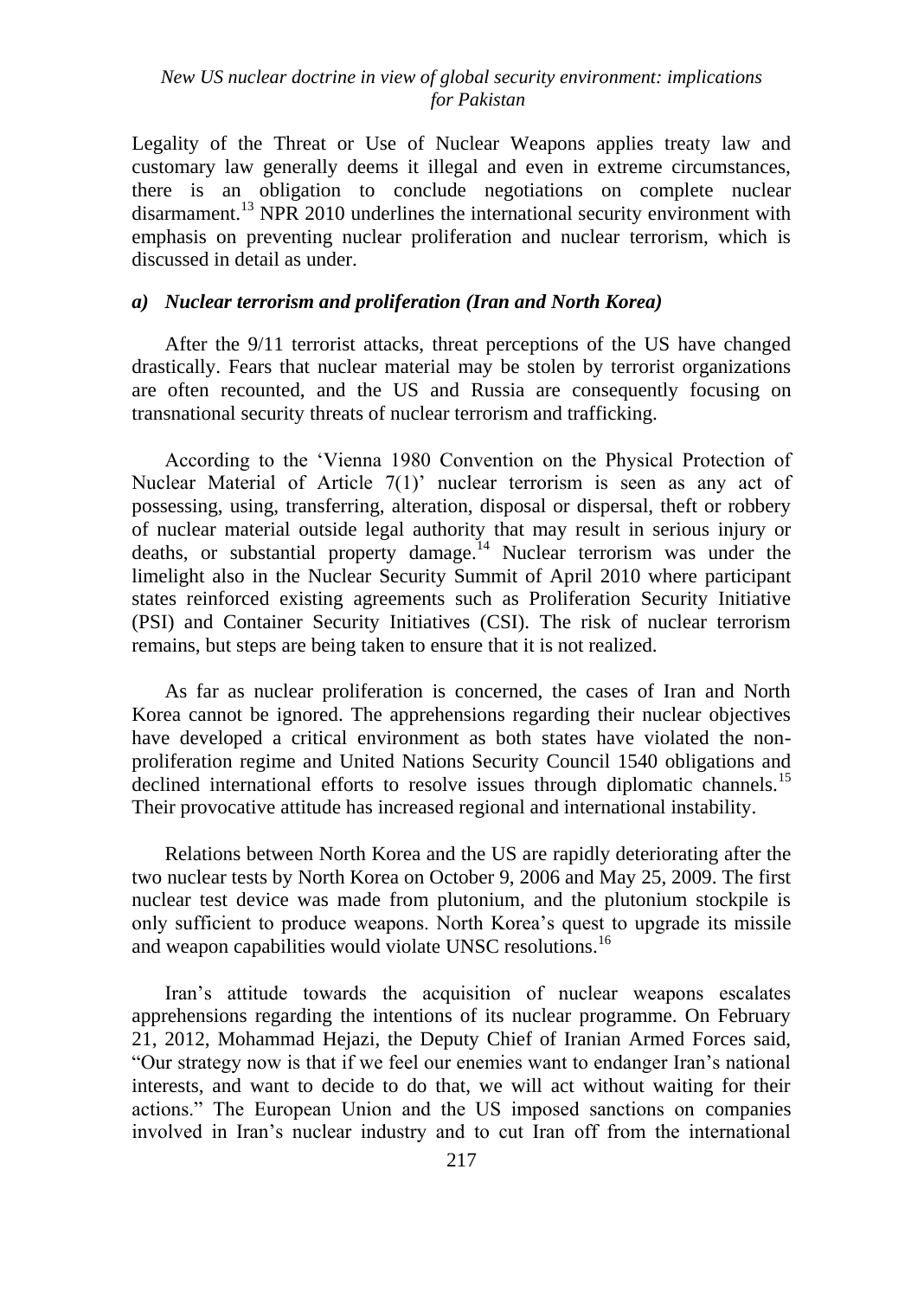financial system in order to thwart its efforts at developing nuclear power.

IAEA's nuclear inspectors' recent visit to Iran ended in failure because Tehran didn"t allow them to access its nuclear sites. It alleged that the visiting delegation was in the country with other purposes, and its refusal further intensifies tensions with the western world and  $IAEA$ <sup>17</sup>

#### *b) Maintaining strategic deterrence*

The second major issue emphasized in NPR 2010 is strategic deterrence and stability at reduced nuclear force levels. Nuclear deterrence has several paradoxes. It aims to prevent unwanted action by an adversary by convincing it that resultant costs would involve a nuclear strike. Nuclear deterrence is used as a threat of massive retaliation ranging from the threat of nuclear retaliation against military targets, the threat of nuclear retaliation against an opposing state, the deployment of sub-strategic or tactical weapons for battlefield use, the use of nuclear weapons in response to a conventional attack or to destroy the weapons of an opponent in pre-emption, and last but not least, extended deterrence and existential deterrence.<sup>18</sup>

In order to ensure regional deterrence, the US goal is to avoid limitations on missile defenses and heavy bombers and long-range missile systems in conventional roles.<sup>19</sup> By signing the New START Treaty the president and his senior civilian and military advisors conclude that the US can maintain an effective deterrent at a number below 1550 strategic warheads. The US aims to see nuclear disarmament as a security-building process, moving from a narrow mindset to a co-operative one where nuclear weapons are recognized as a lethal liability.<sup>20</sup>

#### **Global security environment**

# *i) New Strategic Arms Reductions Treaty (New Start Treaty) and its contours*

The US-Russia strategic relationship through the New Start Treaty will be a concrete step towards strengthening NPT obligations of nuclear disarmament. This is the most significant arms control agreement in nearly two decades, and will result in both countries reducing their nuclear arsenals.

According to the Russian Deputy Prime Minister, "We are convinced that the Treaty makes controlled and transparent reductions of offensive weapons irreversible, enhances the security of Russia and the United States and makes a substantial contribution to global stability.<sup> $21$ </sup> The US and Russia both agreed to New START limits of 1,550 strategic warheads down from the current ceiling of 2,200; 700 deployed strategic delivery vehicles; and a combined limit of 800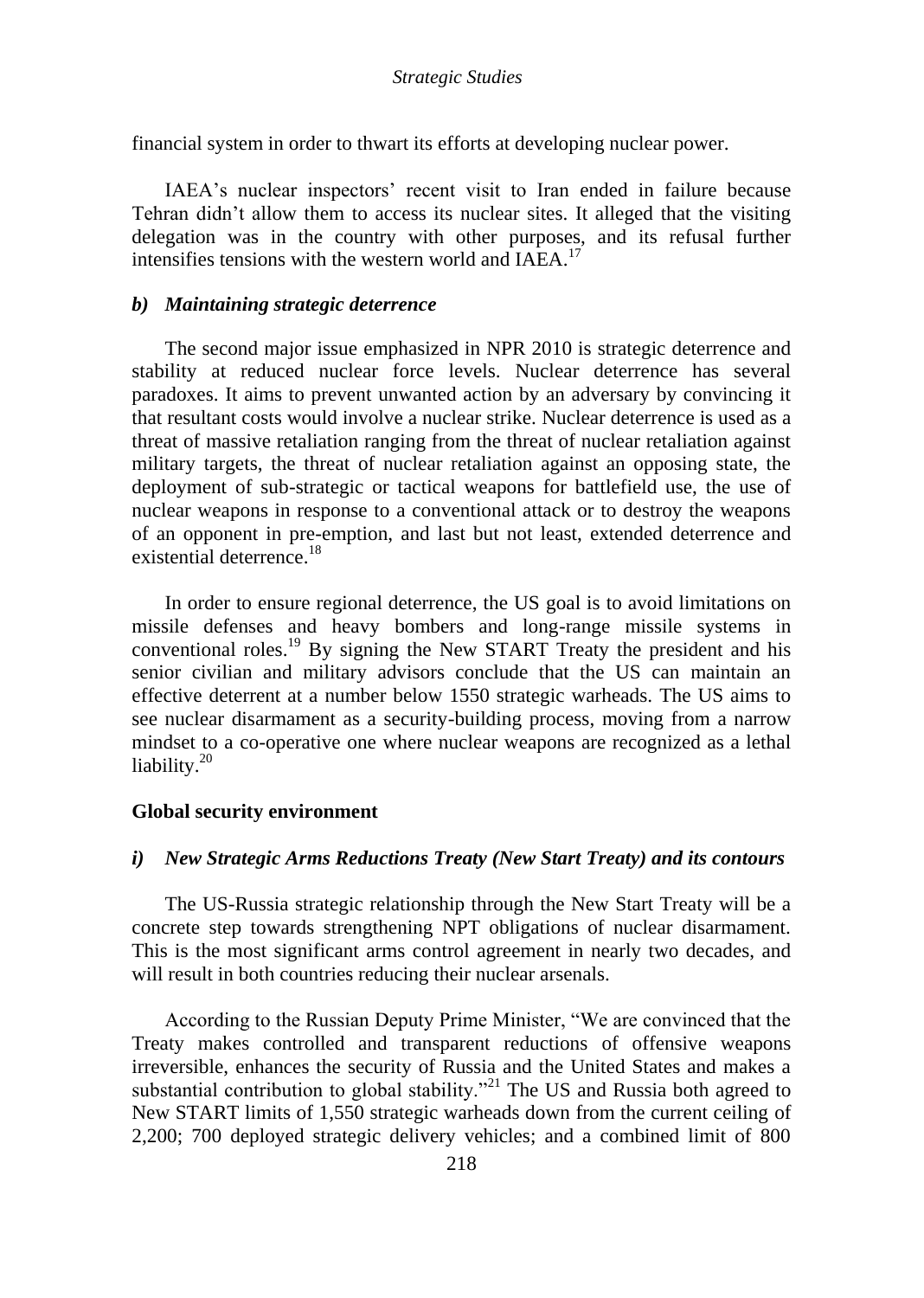deployed and non-deployed strategic launchers. The US has tried to maintain its nuclear triad of ICBMs, SLBMs, and nuclear-capable heavy bombers under New START within seven years. $22$ 

### **Bureau of Arms Control, Verification and Compliance Fact Sheet**

| <b>Category of Data</b>          | <b>United States of</b> | <b>Russian</b>    |
|----------------------------------|-------------------------|-------------------|
|                                  | America                 | <b>Federation</b> |
| Deployed ICBMs, Deployed SLBMs,  | 822                     | 516               |
| and Deployed Heavy Bombers       |                         |                   |
| Warheads on Deployed ICBMs, on   | 1790                    | 1566              |
| Deployed SLBMs, and Nuclear      |                         |                   |
| Warheads Counted for Deployed    |                         |                   |
| <b>Heavy Bombers</b>             |                         |                   |
| Deployed and Non-deployed        | 1043                    | 871               |
| Launchers of ICBMs, Deployed and |                         |                   |
| Non-deployed Launchers of SLBMs, |                         |                   |
| Deployed and Non-deployed<br>and |                         |                   |
| Heavy Bombers <sup>23</sup>      |                         |                   |

The two countries have also agreed to exchange information about the numbers, locations and characteristics of \weapons and inspecting each other's arsenals. This treaty will help to increase international stability and promote Russian-American cooperation, and has been central to Obama's visionary goal of a nuclear weapons-free world.

However, Russia"s unwillingness to discuss the issue of its tactical nuclear arsenal - estimated at 2000-4000 warheads - is troublesome for the US. The Obama administration is interested to initiate negotiations, but Russia deems it too early to talk about limiting tactical nuclear weapons.

In promoting global security and strategic stability, New START is a responsible partnership between the two largest nuclear powers that will expand bilateral cooperation on a range of issues.<sup>24</sup> It will strengthen US nonproliferation goals by convincing other nations that the United States is serious about its obligations under the NPT.

## *ii) Role of France and the United Kingdom in global security*

France became the fourth country to test a nuclear device by detonating its first atomic bomb in 1960, after being prompted by the WWII experience*.* Its stance on nuclear deterrence was highlighted in a speech by President Nicolas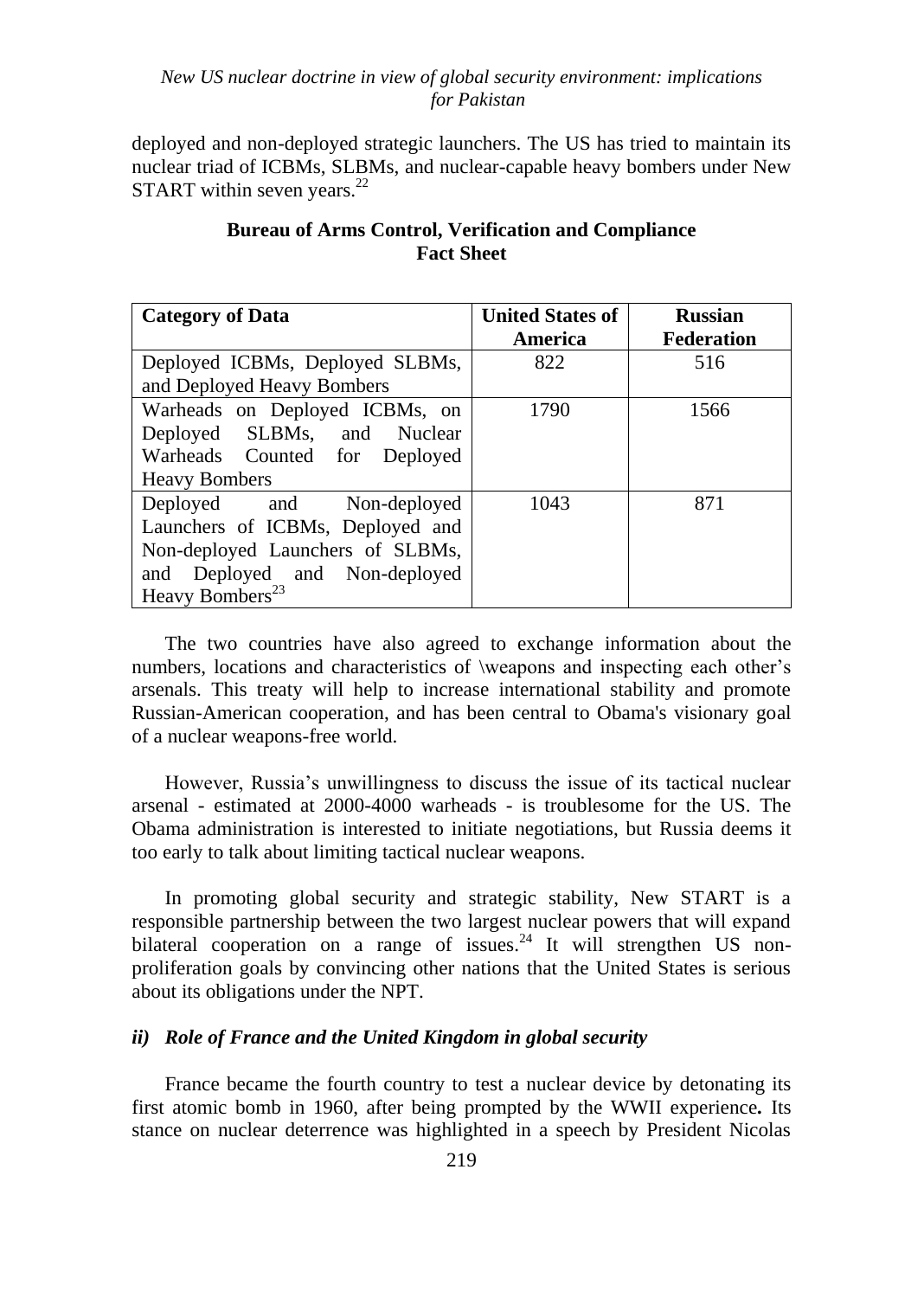#### *Strategic Studies*

Sarkozy on March 21, 2008 in which he stated that France"s nuclear policy is more towards disarmament. France is the only nuclear power state to have dismantled its testing site and fissile material production installations. The President claimed that the French approach is based on "realism and lucidity" and is moved towards complete nuclear disarmament, including significant reduction in weapons, missiles and aircraft.<sup>25</sup> The French nuclear doctrine is based on the possible threat or use of nuclear weapons in international or regional conflicts. The role of nuclear weapons has been integral to France's military doctrine, and their purpose is stated to be maintaining peace and security.<sup>26</sup>

The United Kingdom has supported the concept of the elimination of nuclear weapons through multi-lateral negotiations. Its stance is that the US and Russia reduce nuclear stockpiles to the level of other states under NPT and the UK defense department has begun to work on studying the possibility of eliminating nuclear weapons.

The UK and France are proponents of security and defence, and both countries signed a Defence & Security Co-operation Treaty to develop cooperation in November 2010 in order to share technology associated with nuclear stockpiles, armed forces, the building of joint facilities, industrial and technological cooperation including in research and technology, cyber security and counter-terrorism.<sup>27</sup> France and the UK have a policy of nuclear restraint, and expect other states to take the same approach.<sup>28</sup>

# *iii) Russia and the revival of CEF Treaty (Conventional Armed Forces in Europe)*

Russia has taken the initiative to convene a conference to discuss the implementation and problems in the ratification of the CEF treaty, which aims to strengthen security, stability and predictability in Europe. Parties to the treaty are Armenia, Azerbaijan, Belarus, Belgium, Bulgaria, Canada, Czech Republic, Denmark, France, Georgia, Germany, Greece, Hungary, Iceland, Italy, Kazakhstan, Luxembourg, Moldova, the Netherlands, Norway, Poland, Portugal, Romania, Russia, Slovakia, Spain, Turkey, Ukraine, United Kingdom, and the United States. Russia is concerned about NATO's eastward expansion and US missile defense plans for Europe. The treaty has so far been ratified only by Russia, Ukraine, Belarus and Kazakhstan. It is however a cornerstone of European security and Russia imposed a unilateral moratorium on the CEF in December 2007 as the treaty played a central stabilizing role during the breakup of the Soviet Union and its city state states. The Russian stance is that if NATO countries ratify the adapted treaty signed on November 19, 1999, Russia will resume its participation in the CEF.<sup>29</sup>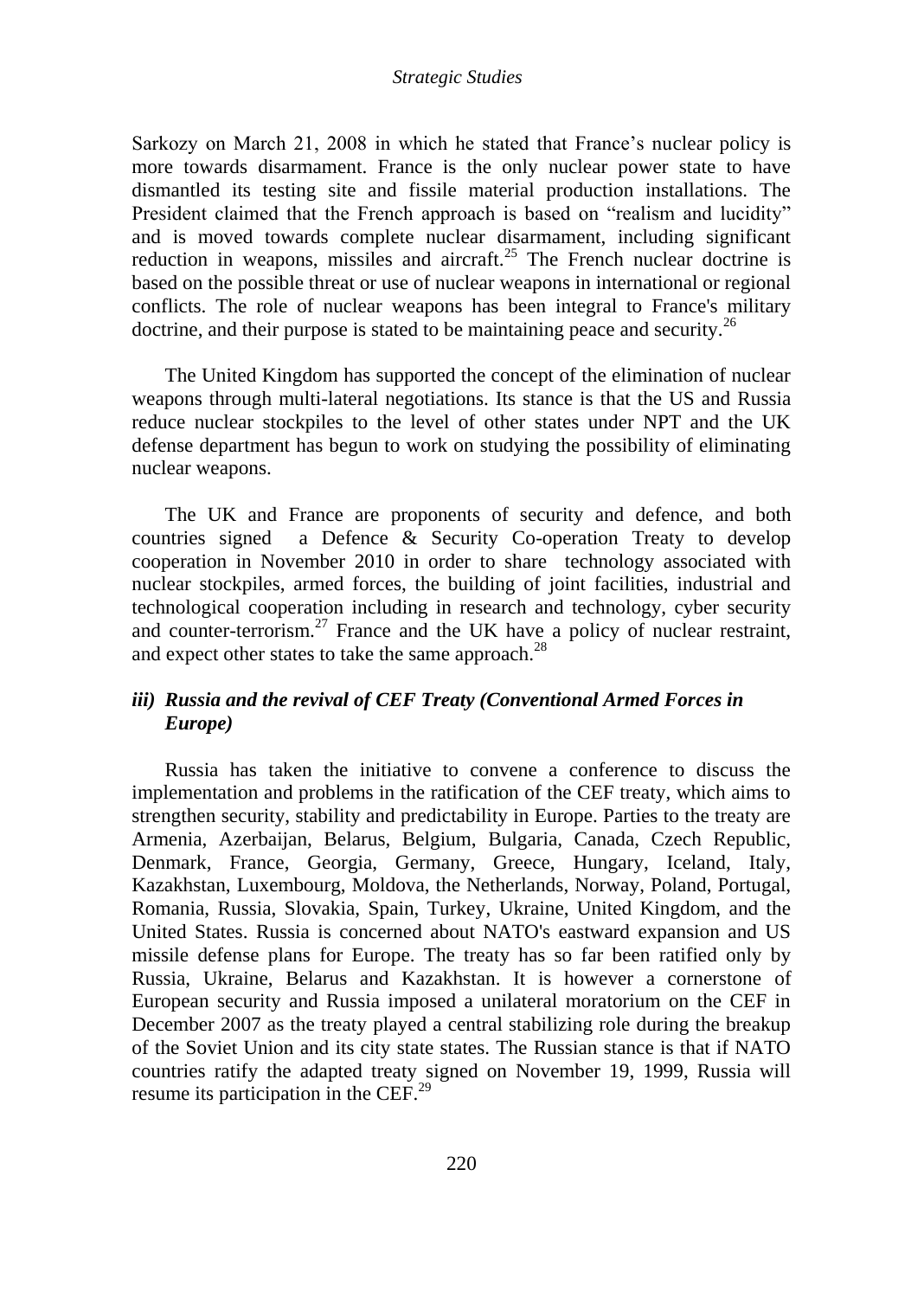# *iv) Munich Conference 2011 - combating current and future security challenges*

The 47<sup>th</sup> Munich Security Conference is considered a sign of change in Euro-Atlantic security due to the aforementioned Russian and American cooperation. The conference not only highlighted nuclear security aspects such as military deployment and disarmament, but also drew attention to the non-traditional security issues like energy, food, migration, cyber war, climate change, and export bans. The Munich Conference is the beginning of a new phase in global security by getting together defense experts from all over the world to discuss questions of war and peace. $30$ 

#### **Challenges to NPR 2010: South Asian context**

NPR 2010 talks about the ambitious goal of a world without nuclear weapons and promotes the US agenda for reducing nuclear dangers and enhancing broader security interests. A major challenge is maintaining deterrence with reduced arsenal or moving towards disarmament in South Asia. There are many differences between the India-Pakistan and other cases such as US and Russia. The latter are distant and one-time adversaries, have no bilateral conflicts and had Europe as the theater of war, while India and Pakistan are nuclear neighbours with multiple issues and territorial conflicts, and cannot afford a conventional war. As Pakistan developed its nuclear weapons in response to India, it is likely to follow India if it goes ahead with Obama"s global disarmament agenda.

However, while on the one hand the US is talking about global disarmament, it is giving strategic leverage to non-NPT India by signing a strategic partnership and giving it access to the Nuclear Suppliers Group (NSG) and nuclear energy cooperation with a range of countries. This disturbs the strategic equivalence in South Asia and involves India and Pakistan in an arms race rather than compelling them to move towards arms control.

#### *a) New US doctrine - Arms Control for South Asia*

The question to be asked is that if the US and Russia can reduce warheads, then why not India and Pakistan? There are important differences between the two nuclear relationships. The arsenals in South Asia are much smaller, and the US and Russia were on opposite sides of the globe and viewed as unpredictable adversaries.<sup>31</sup>

Pakistan and India have supported comprehensive disarmament proposals at the UN and the Conference on Disarmament. They have come up with a number of bilateral confidence building measures including an eight point agenda of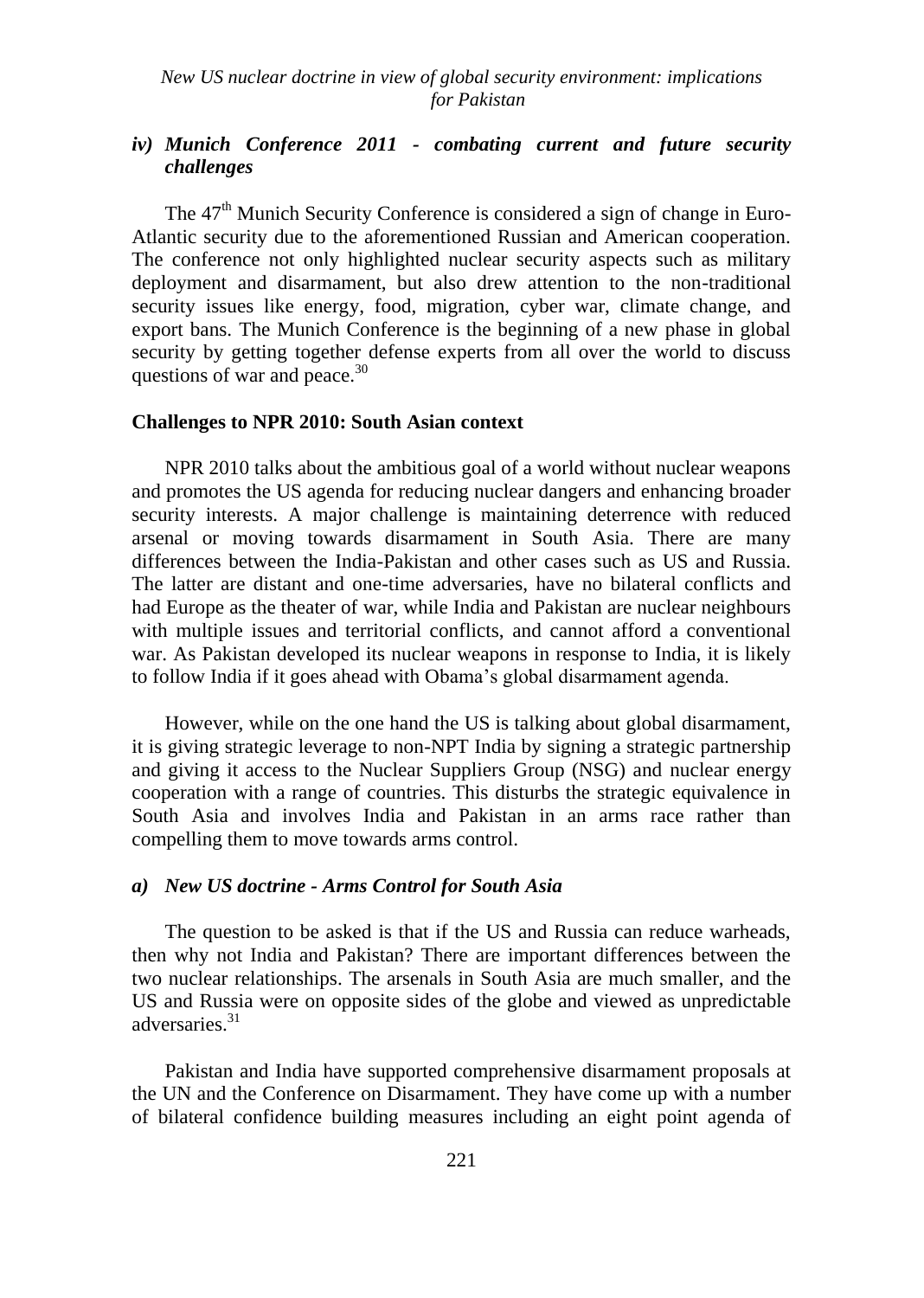#### *Strategic Studies*

composite dialogue and an agreement not to attack each other's nuclear power facilities. No precedence can be set between the two case studies as the security environments are entirely different.

#### **New US doctrine: implications for Pakistan:**

Pakistan is peaceful and responsible nuclear weapon state but is blamed for being a safe haven for terrorists. It has a tense relationship with India and the two countries share a hostile history. Pakistan continues to perceive threats from India.

#### *a) Indo-US nuclear deal*

The Indo-US civil nuclear deal would allow India to buy dual-use nuclear technology, including materials and equipment that could be used to enrich uranium or reprocess plutonium, potentially creating material for nuclear bombs. It would also receive imported fuel for nuclear reactors. The Indo-US deal and the NSG exemption have changed Pakistan's threat perceptions and they have a bearing on its position on FMCT. These two developments place India in a position to increase its fissile material stocks both qualitatively and quantitatively. It will be able to divert most of its indigenous stocks to its weapons programme. Dr Maleeha Lodhi articulates Pakistan"s stance as:

Over the past decade Pakistan played an active diplomatic role in the FMCT process. Its position evolved in the context of shifts in the global disarmament agenda, but more substantively regional security developments. It agreed in the mid-nineties to join the negotiations when the US abandoned its efforts between 1990 and 1995 to press Pakistan to accept a unilateral cap on its nuclear programme. Pakistan's present position on the negotiating process stems from the concern that, as currently envisaged, the proposed treaty could upset the strategic equilibrium in the region by limiting its deterrent capability at a time when India has been offered other means to escape a similar cap on the size of its nuclear arsenal  $32$ 

This discriminatory attitude intensifies the rivalry between India and Pakistan. Now the question is whether the global security environment as per Obama"s speech at Prague would compel both them to go for arms control and disarmament on nuclear and conventional weapons.

# *b) India's international agreements*

India is strengthening its defense relationship by signing defense deals with Russia. The Indo-Russia deal in December 2010 is the world"s biggest defense deal worth \$30 billion for the development of fifth generation warplanes. India would also get research and development, manufacturing and marketing activities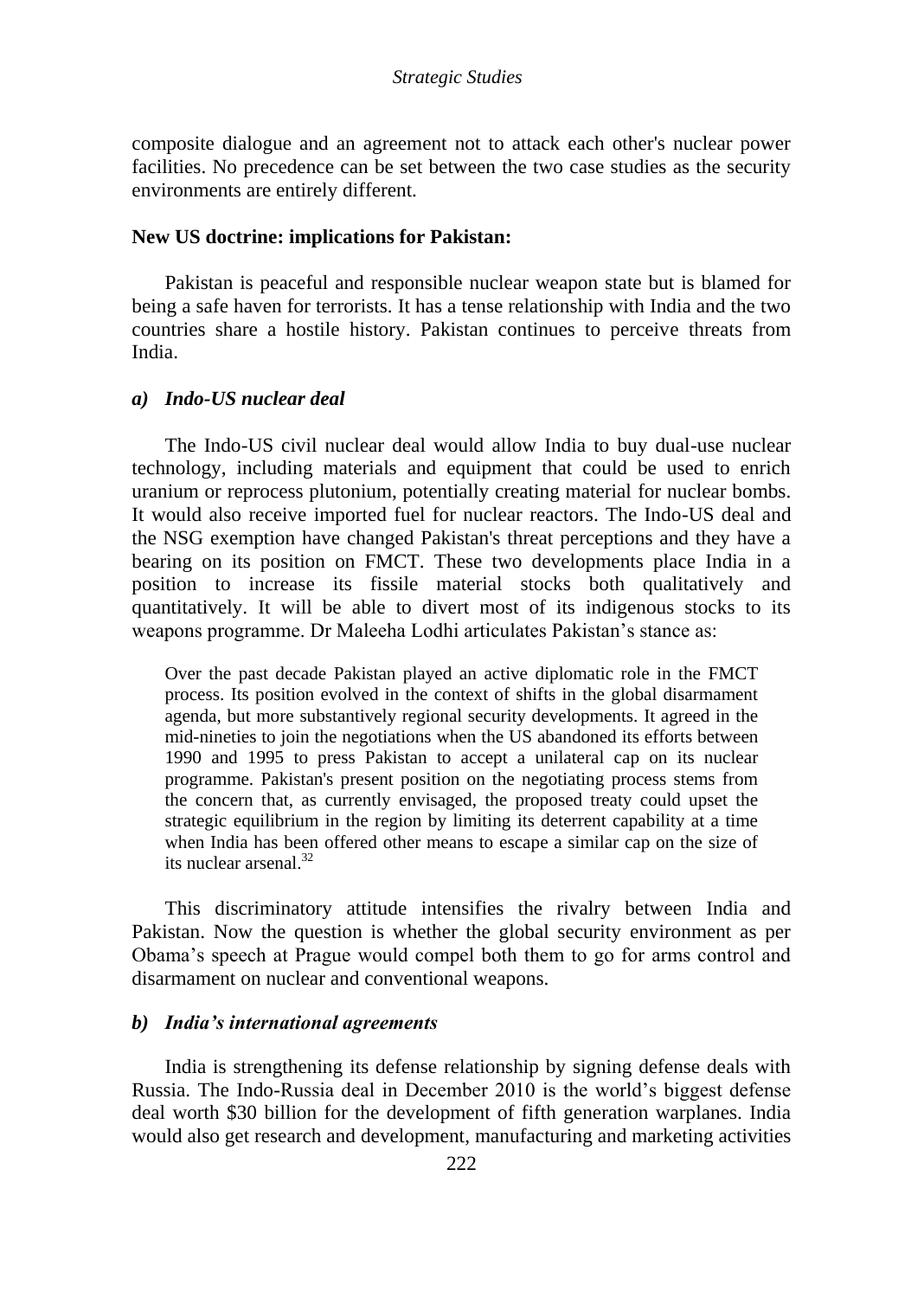and at least 250 warplanes in 2020-30. The fighters will have advanced features such as stealth, super cruise, ultra-maneuverability, lightly integrated avionics suites, enhanced situational awareness, internal carriage of weapons and network-centric capabilities. Russia"s MiG Corporation, under a contract of \$900 million with the Indian Air Force, has upgraded all of its 69 operational MiG-29s aircrafts<sup>33</sup>

Modern high technological advancements in military equipment and conventional weaponry would increase the arms race in the region, particularly between India and Pakistan particularly. Advancement in weaponry would boost regional insecurity and pose threats to smaller states like Bangladesh, Nepal, Bhutan and Sri Lanka.<sup>34</sup>

#### **Conclusion**

The US and Russia are proponents of non-proliferation, and continue to support multilateral initiatives and regimes on this front. They aim to reduce nuclear terrorism and secure, consolidate, reduce, and where possible, eliminate nuclear weapons and fissile material to achieve the goal of Global Zero. The US must take its allies in Europe and East Asia into confidence in decision-making and reviewing security threats, thus engaging them in a program of mutual strategic reassurance. $35$ 

The new nuclear doctrine of the US talks about nuclear disarmament, terrorism and proliferation. The US also assures the world that it will not use nuclear weapons against any non-nuclear weapon state. NPR has helped to move this debate towards a positive direction for international cooperation in nonproliferation and disarmament.

The pragmatic way forward to fight nuclear terrorism and proliferation is to use:

- a) Political and diplomatic instruments,
- b) Economic incentives to discourage states from supporting terrorists, and
- c) Cooperation among international organizations and government agencies.

The US commitment to improve nuclear security and prevent terrorism is clearly defined in NPR 2010. The responsibility cannot be taken by the US alone. In order to combat global security challenges, the minimum standards for security initiatives must be taken into account. These include security agreements such as the PSI (Proliferation Security Initiative) and international counter proliferation efforts by military, customs, law enforcement, and other security experts working with specific partner states to improve cooperation in non-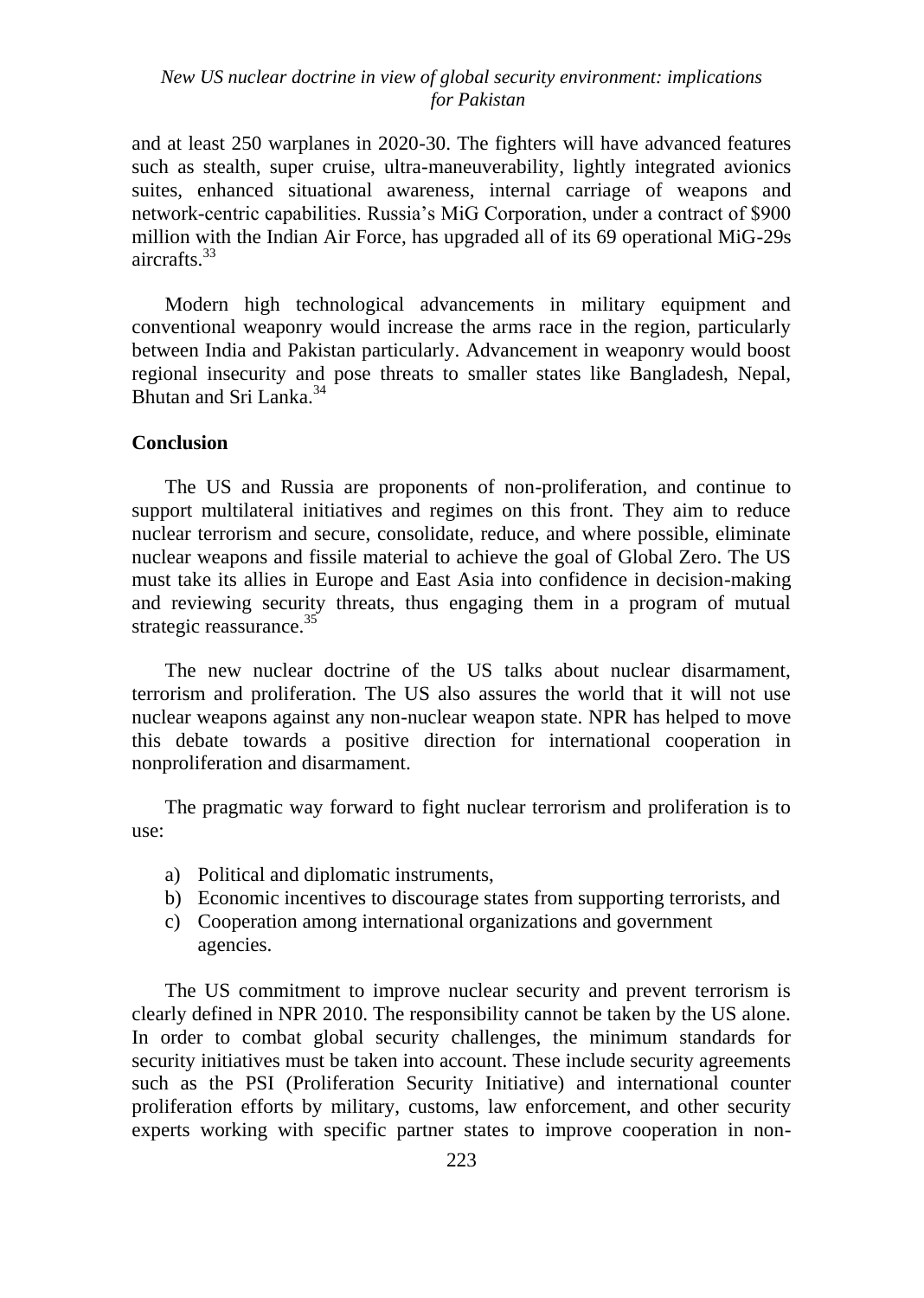# *Strategic Studies*

proliferation and approve new restrictions on the shipment of WMD materials such as atomic matter, missile components and biological agents.

Moreover, the CSI (Container Security Initiative) is also important as it aims to enhance border security and secure global trade in every potential CSI port by noting that:

- Seaport must have regular, direct, and substantial container traffic to ports in the United States.
- Customs must be able to inspect cargo originating, transiting, exiting, or transshipping through a country.
- Non-intrusive inspection (NII) equipment (gamma or X-ray) and radiation detection equipment.

Potential CSI ports must also commit to establish an automated risk management system; share critical data, intelligence, and risk management information with US Customs and Border Protection; conduct a thorough port assessment and commit to resolving port infrastructure vulnerabilities; and maintain integrity programs and identify and combat breaches in integrity. <sup>36</sup>

Such measures are ongoing in many countries but are still far from being practiced in their entirety, particularly in the case of South Asia.

# **Notes & References**

- $\frac{1}{1}$ James M. Acton, "Low Numbers: A Practical Path to Deep Nuclear Reduction", *Carnegie Endowment for International Peace,* 2011*,*  http://carnegieendowment.org/files/low\_numbers.pdf
- <sup>2</sup> Halloran Richard, "US" New Nuclear Doctrine Gives Rise to Concern", *Taipei Times*, April 13, 2010, www.taipeitimes.com/News/editorials/archives/2010/04/ 13/2003470427
- <sup>3</sup> Amy F. Woolf, "The New START Treaty: Central Limits and Key Provisions", *Congressional Research Service Report*, February 14, 2012.
- 4 James F. Collins, Matthew Rojansky, "A Reset for the U.S.-Russia Values Gap", *Carnegie Endowment for International Peace, Policy Outlook*, Nov. 2010.
- 5 "National Security Strategy", *Seal of the President of the United States,* May 2010, www.partnershipforglobalsecurity.org/obama.asp
- 6 "Nuclear Posture Review Report", *Department of Defense, United States of America*, April 2010, www.defense.gov/npr/docs/2010%20nuclear%20posture%20review% 20report.pdf,

8 "Washington to unveil new US nuclear doctrine", *Ria Novosti,* March 18th , 2010, http://www.defencetalk.com/washington-to-unveil-new-us-nuclear-doctrine-25042/

<sup>7</sup> Ibid.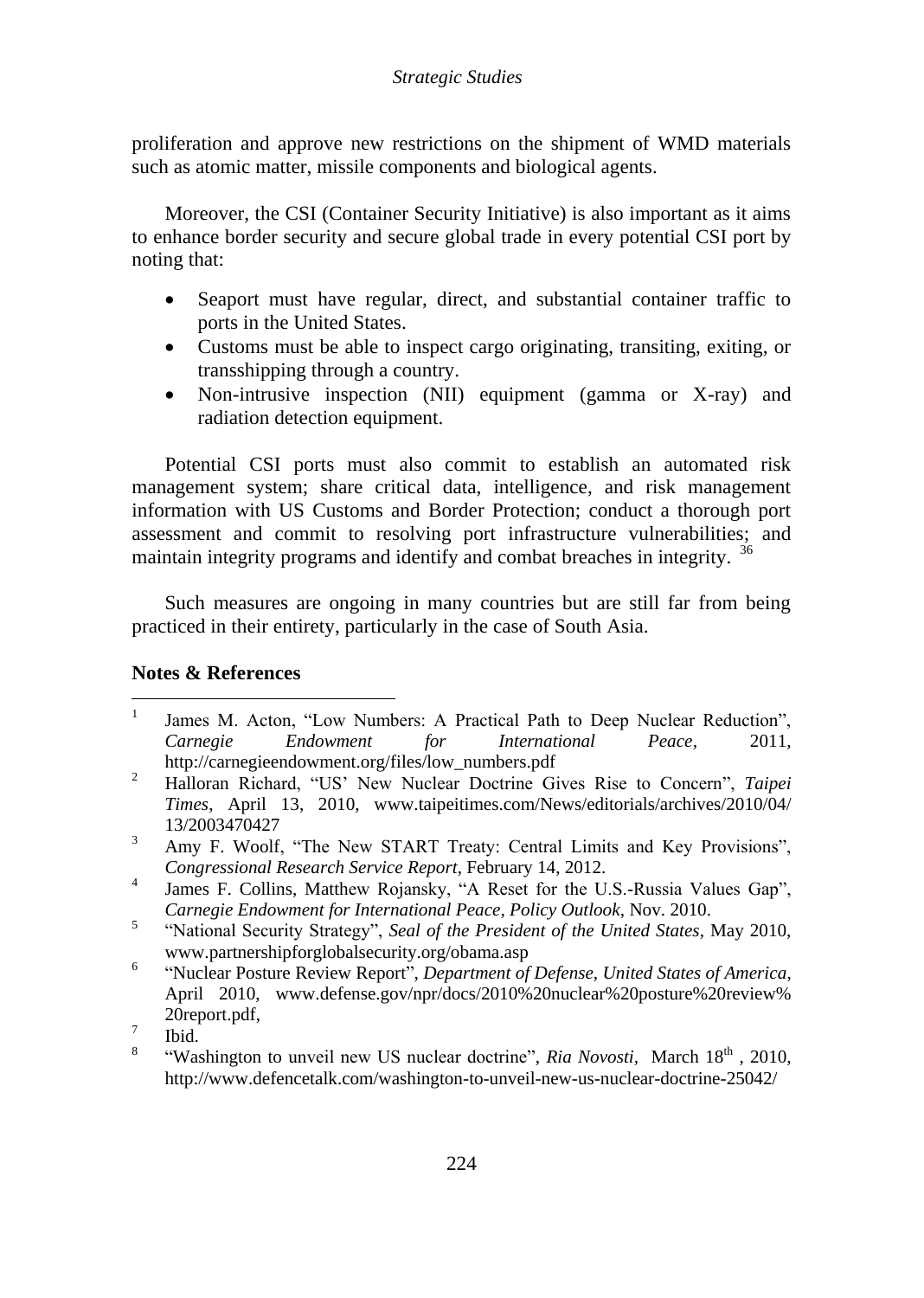-<br>9 "Nuclear Posture Review Report", *Department of Defense, United States of America,* April 2010, www.defense.gov/npr/docs/2010%20nuclear%20posture%20review% 20report.pdf,

- Hans M. Kristensen, "The Role of U.S. Nuclear Weapons: New Doctrine Falls Short of Bush Pledge", *Arms Control Association, Strategic policy*, September, 2010, http://www.armscontrol.org/print/1875
- <sup>12</sup> "Nuclear Posture Review Report", *Department of Defense, United States of America*, April 2010, www.defense.gov/npr/docs/2010%20nuclear%20posture%20review% 20report.pdf,
- <sup>13</sup> "Legality of Nuclear Weapon", *Project of the Nuclear Age Peace Foundation*, http://www.nuclearfiles.org/menu/library/treaties/international-court-
- justice/trty\_international-court-justice\_nuclear-weapons\_1997-10-30.htm
- <sup>14</sup> Zoryana Vovchok, "Legal Deficiencies of International Treaties on Nuclear Terrorism", *University of Trento, ISODARCO,* Italy, September1, 2008.
- <sup>15</sup> UN Security Council Resolution 1540 under Chapter VII of the UN Charter to take and enforce effective measures against the proliferation of WMD, their means of delivery and related materials. UNSCR 1540, if fully implemented, can help ensure that no State or non-State actor is a source or beneficiary of WMD proliferation. All states have the primary obligations under UNSCR 1540 relating to such items: to prohibit support to non-State actors seeking such items; to adopt and enforce effective laws prohibiting the proliferation of such items to non-State actors, and prohibiting assisting or financing such proliferation; and to take and enforce effective measures to control these items, in order to prevent their proliferation, as well as to control the provision of funds and services that contribute to proliferation. If implemented successfully, each state's actions will significantly strengthen the international standards relating to the export of sensitive items and support for proliferators (including financing) and ensure that non-state actors, including terrorist and black-market networks, do not gain access to chemical, nuclear or biological weapons, their means of delivery or related materials.
- 16 James M. Acton, "North Korea's Latest Threat"*, Carnegie Endowment for International Peace*, April 10, 2012.
- <sup>17</sup> Saeed Kamali Dehghan, "Iran raises tension by threatening pre-emptive action", *The guardian* , February21, 2012 , http://www.guardian.co.uk/world/2012/feb/21/irantension-threat-pre-emptive-action
- <sup>18</sup> "Nuclear Posture Review Report", *Department of Defense, United States of America*, April 2010, www.defense.gov/npr/docs/2010%20nuclear%20posture%20review% 20report.pdf
- <sup>19</sup> Raymond L. Garthoff, summer, 1978, "Mutual Deterrence and Strategic Arms Limitation in Soviet Policy", *International Security,* Vol.III, No. 1. The MIT Press, pp. 112-147.
- <sup>20</sup> Amy F. Woolf, "The New START Treaty: Central Limits and Key Provisions", *Congressional Research Service Report*, February 14, 2012.
- <sup>21</sup> Sergey Ivanov, "START-3 to cement global security", *The Voice of Russia*, http://english.ruvr.ru/2011/02/05/42990785.html
- <sup>22</sup> "New START Treaty Enters into Force", *U.S. Department of State, Diplomacy in Action,* http://www.state.gov/t/avc/newstart/index.htm

 $\begin{bmatrix} 10 \\ 11 \end{bmatrix}$  Ibid.